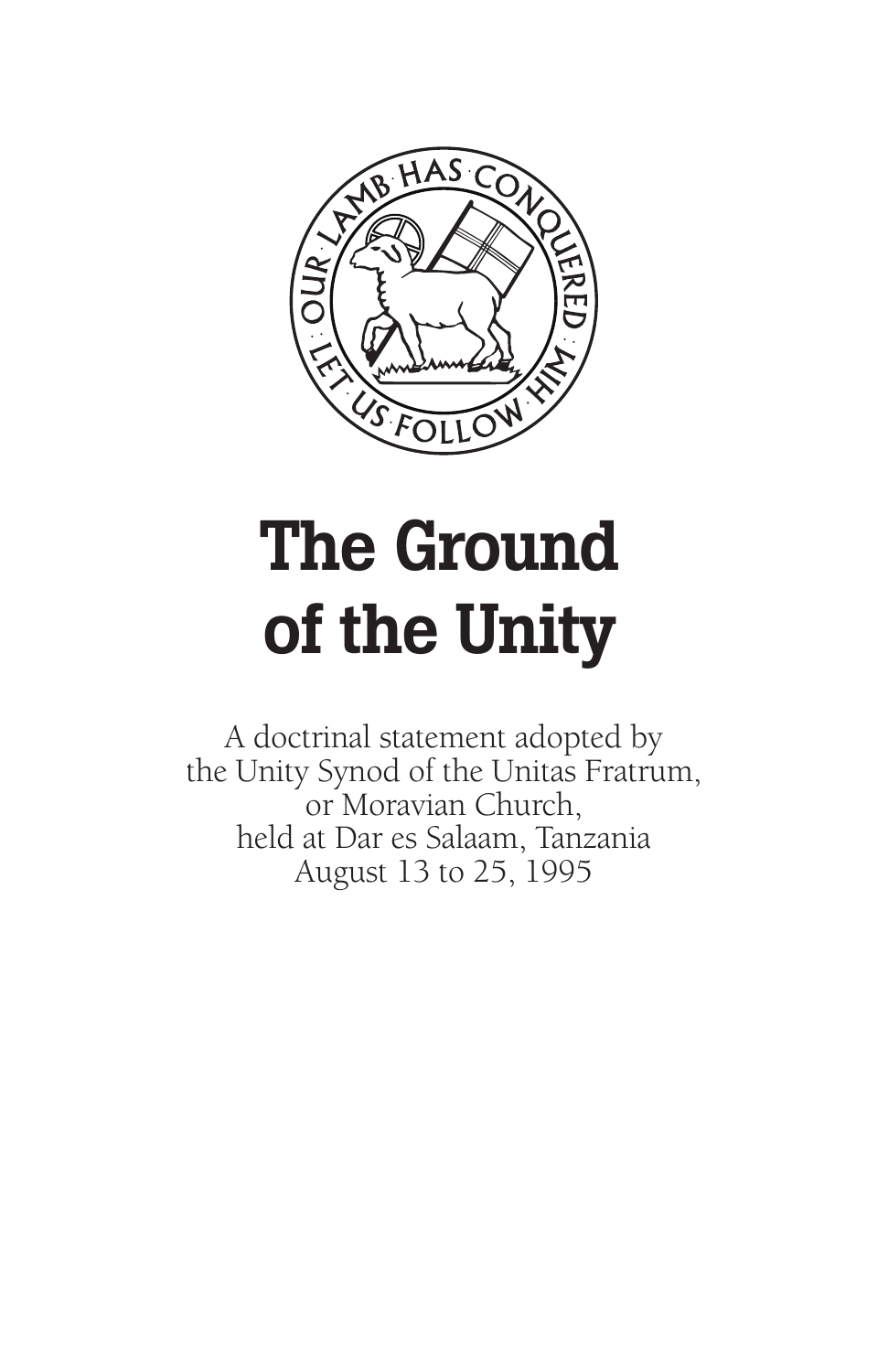This publication ©2014, 2017 Interprovincial Board of Communication, Moravian Church in North America 1021 Center St., Bethlehem, PA 18018 • www.moravian.org This version has been updated to reflect the 2016 Church Order of the Unitas Fratrum.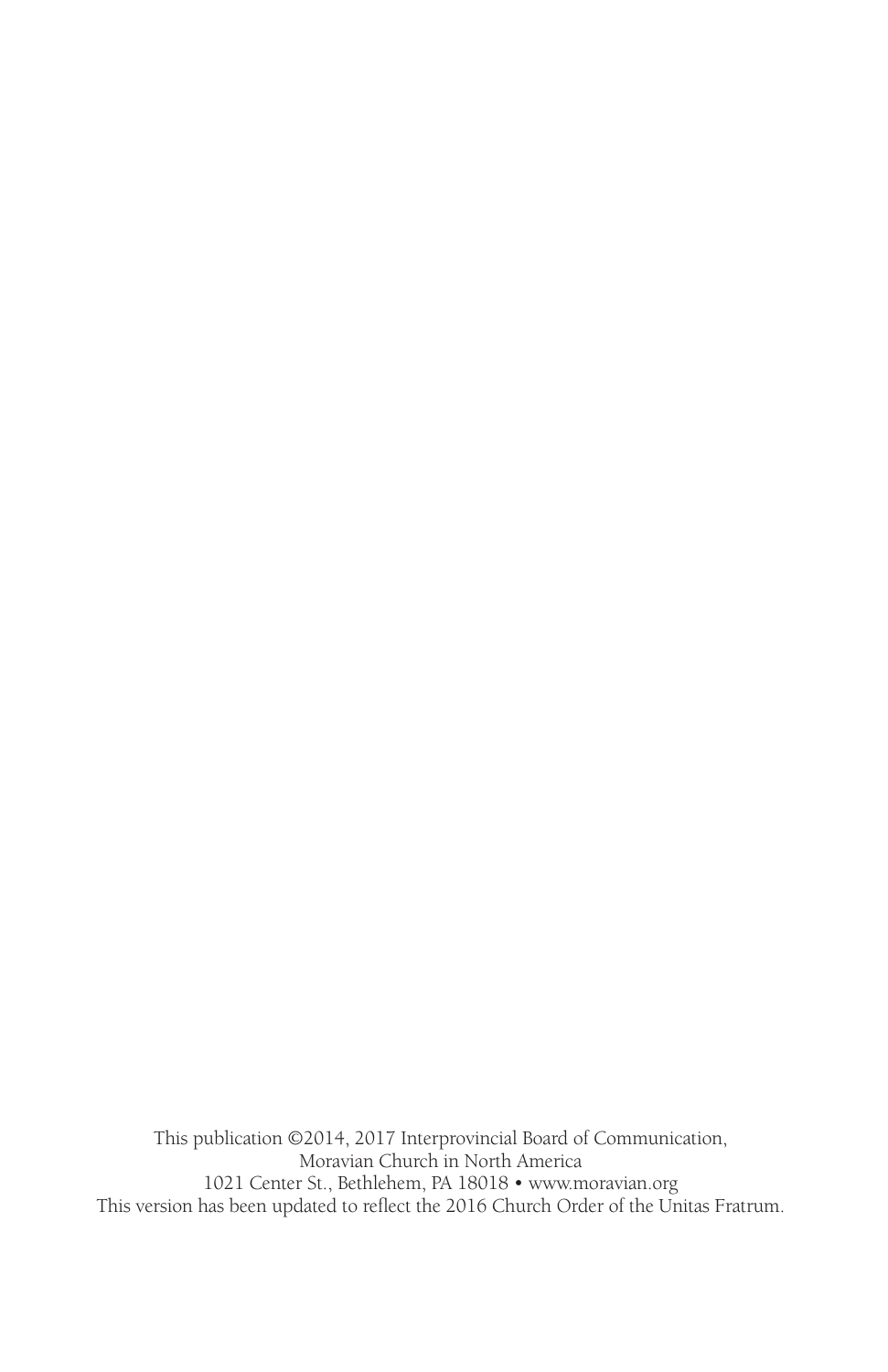# *The Ground of the Unity*

The Lord Jesus Christ calls His Church into being so that it may serve Him on earth until He comes. The Unitas Fratrum is, therefore, aware of its being called in faith to serve humanity by proclaiming the Gospel of Jesus Christ. It recognizes this call to be the source of its being and the inspiration of its service. As is the source, so is the aim and end of its being based upon the will of its Lord.

#### The Belief of the Church

With the whole of Christendom we share faith in God the Father, the Son, and the Holy Spirit. We believe and confess that God has revealed Himself once and for all in His Son Jesus Christ; that our Lord has redeemed us with the whole of humanity by His death and His resurrection; and that there is no salvation apart from Him. We believe that He is present with us in the Word and the Sacrament; that He directs and unites us through His Spirit and thus forms us into a Church. We hear Him summoning us to follow Him, and pray Him to use us in His service. He joins us together mutually so that, knowing ourselves to be members of His body, we become willing to serve each other.

In the light of divine grace, we recognize ourselves to be a Church of sinners. We require forgiveness daily, and live only through the mercy of God in Christ Jesus our Lord. He redeems us from our isolation and unites us into a living Church of Jesus Christ.

#### Personal Belief

The belief of the Church is effected and preserved through the testimony of Jesus Christ and through the work of the Holy Spirit. This testimony calls each individual personally, and leads him/her to the recognition of sin and to the acceptance of the redemption achieved by Christ. In fellowship with Him, the love of Christ becomes more and more the power of the new life, power that penetrates and shapes the entire person. As God's Spirit so effects living belief in the hearts of individuals, He grants them the privilege to share in the fruits of Christ's salvation and membership in His body.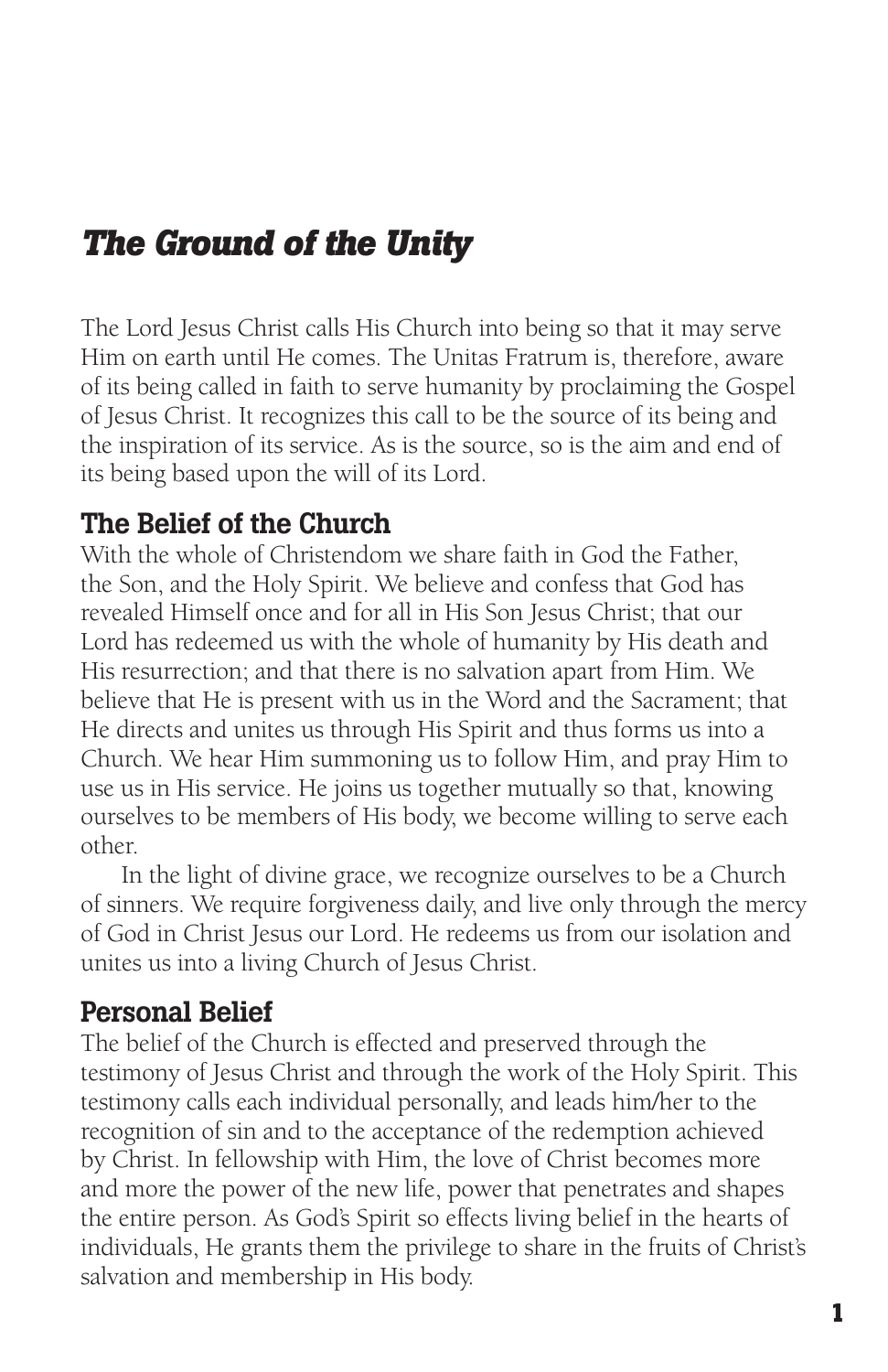### God's Word and Doctrine

The Triune God, as revealed in the Holy Scripture of the Old and New Testaments, is the only source of our life and salvation; and this Scripture is the sole standard of the doctrine and faith of the Unitas Fratrum and therefore shapes our life.

The Unitas Fratrum recognizes the Word of the Cross as the center of Holy Scripture and of all preaching of the Gospel; it sees its primary mission, and its reason for being, to consist in bearing witness to this joyful message. We ask our Lord for power never to stray from this.

The Unitas Fratrum takes part in the continual search for sound doctrine. In interpreting Scripture and in the communication of doctrine in the Church, we look to two millennia of ecumenical Christian tradition and the wisdom of our Moravian forebears in the faith to guide us as we pray for fuller understanding and everclearer proclamation of the Gospel of Jesus Christ. But just as the Holy Scripture does not contain any doctrinal system, so the Unitas Fratrum also has not developed any of its own because it knows that the mystery of Jesus Christ, which is attested to in the Bible, cannot be comprehended completely by any human mind or expressed completely in any human statement. Also it is true that ,through the Holy Spirit, the recognition of God's will for salvation in the Bible is revealed completely and clearly.

#### Creeds and Confessions

The Unitas Fratrum recognizes in the creeds of the Church the thankful acclaim of the Body of Christ. These creeds aid the Church in formulating a scriptural confession, in marking the boundary of heresies, and in exhorting believers to an obedient and fearless testimony in every age. The Unitas Fratrum maintains that all creeds formulated by the Christian Church stand in need of constant testing in the light of the Holy Scriptures. It acknowledges, as such, true professions of faith the early Christian witness: "Jesus Christ is Lord!" and also especially the ancient Christian creeds and the fundamental creeds of the Reformation. \*

- ❖ The Apostles' Creed
- ❖ The Athanasian Creed
- ❖ The Nicene Creed
- ❖ The Confession of the Unity of the Bohemian Brethren of 1535
- ❖ The Twenty-One Articles of the unaltered Augsburg Confession
- ❖ The Shorter Catechism of Martin Luther
- ❖ The Synod of Berne of 1532
- ❖ The Thirty-Nine Articles of the Church of England
- ❖ The Theological Declaration of Barmen of I934
- ❖ The Heidelberg Catechism

<sup>\*</sup> Note: In the various Provinces of the Renewed Unitas Fratrum the following creeds in particular gained special importance, because in them the main doctrines of the Christian faith find clear and simple expression: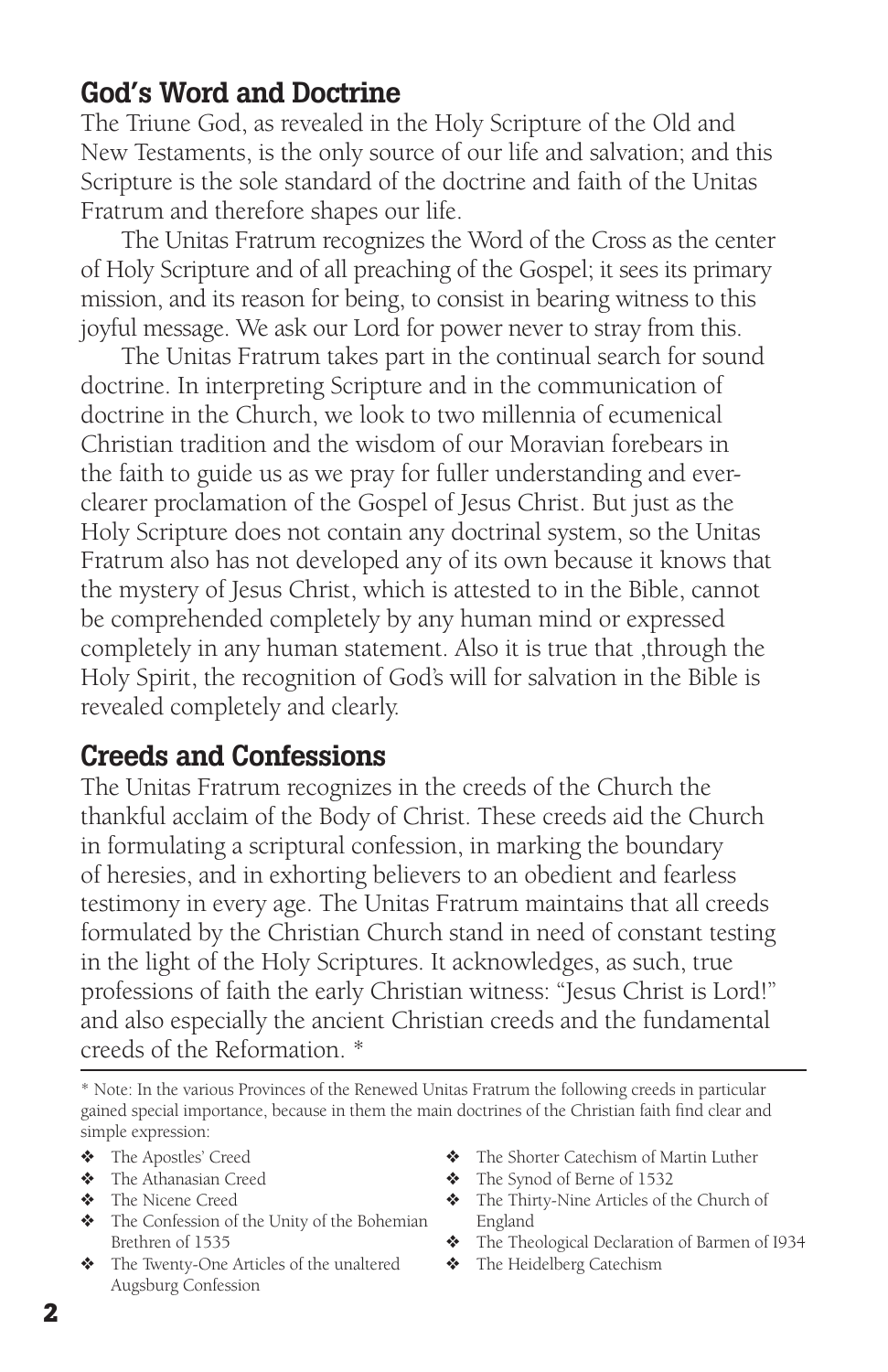#### The Unitas Fratrum as a Unity

We believe in and confess the unity of the Church given in the one Lord Jesus Christ as God and Savior. He died that He might unite the scattered children of God. As the living Lord and Shepherd, He is leading His flock toward such unity.

The Unitas Fratrum espoused such unity when it took over the name of the Old Bohemian Brethren's Church, `Unitas Fratrum' (Unity of Brethren). Nor can we ever forget the powerful unifying experience granted by the crucified and risen Lord to our forebears in Herrnhut on the occasion of the Holy Communion of 13 August 1727 in Berthelsdorf.

It is the Lord's will that Christendom should give evidence of and seek unity in Him with zeal and love. In our own midst we see how such unity has been promised us and laid upon us as a charge. We recognize that through the grace of Christ the different churches have received many gifts. It is our desire that we may learn from each other and rejoice together in the riches of the love of Christ and the manifold wisdom of God.

We confess our share in the guilt, which is manifest in the severed and divided state of Christendom. By means of such divisions we ourselves hinder the message and power of the Gospel. We recognize the danger of self-righteousness and judging others without love.

Since we, together with all Christendom, are pilgrims on the way to meet our coming Lord, we welcome every step that brings us nearer the goal of unity in Him. He Himself invites us to communion in His supper. Through it He leads the Church toward that union which He has promised. By means of His presence in the Holy Communion, He makes our unity in Him evident and certain even today.

#### The Church as a Fellowship

The Church of Jesus Christ, despite all the distinctions between male and female, poor and rich and people of different ethnic origin, is one in the Lord. The Unitas Fratrum recognizes no distinction between those who are one in the Lord Jesus. We are called to testify that God in Jesus Christ brings His people out of every ethnic origin and language into one body, pardons sinners beneath the Cross and brings them together. We oppose any discrimination in our midst because of ethnic origin, sex or social standing, and we regard it as a commandment of the Lord to bear public witness to this and to demonstrate by word and deed that we are brothers and sisters in Christ.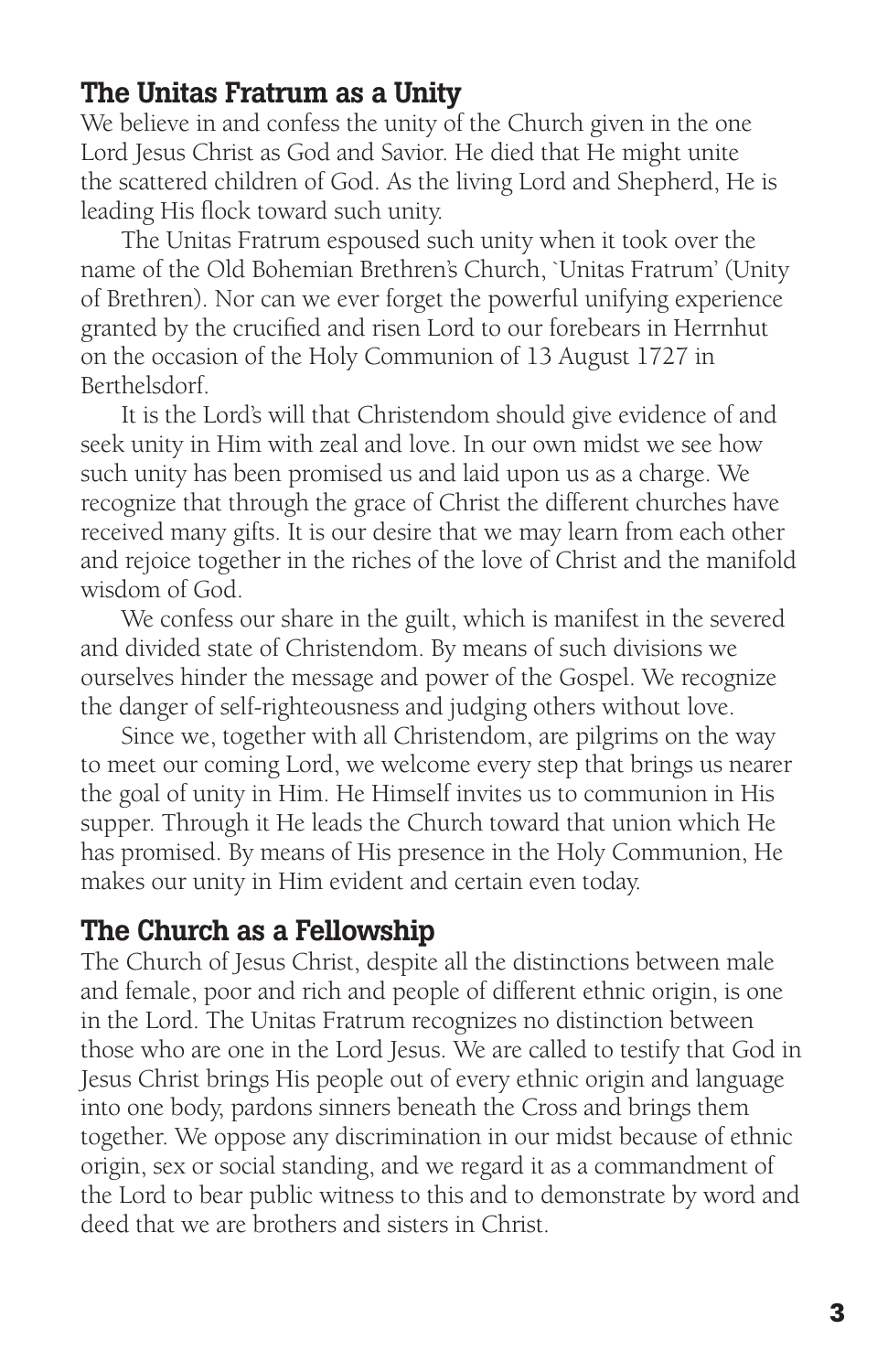## The Church as a Community of Service

Jesus Christ came not to be served but to serve. From this, His Church receives its mission and its power for its service, to which each of its members is called. We believe that the Lord has called us particularly to mission service among the peoples of the world. In this, and in all other forms of service both at home and abroad, to which the Lord commits us, He expects us to confess Him and witness to His love in unselfish service.

#### Serving Our Neighbor

Our Lord Jesus entered into this world's misery to bear it and to overcome it. We seek to follow Him in serving His brothers and sisters. Like the love of Jesus, this service knows no bounds. Therefore we pray the Lord ever anew to point out to us the way to reach our neighbors, opening our hearts and hands to them in their need.

## Serving the World

Jesus Christ maintains in love and faithfulness His commitment to this fallen world. Therefore we must remain concerned for this world. We may not withdraw from it through indifference, pride or fear. Together with the universal Christian Church, the Unitas Fratrum challenges humanity with the message of the love of God, striving to promote the peace of the world and seeking to attain what is best for all. For the sake of this world, the Unitas Fratrum hopes for and looks to the day when the victory of Christ will be manifest over sin and death and the new world will appear.

#### **Conclusion**

Jesus Christ is the one Lord and Head of His body, the Church. Because of this, the Church owes no allegiance to any authority whatsoever which opposes His dominion. The Unitas Fratrum treasures in its history the vital experience of the Headship of Christ of September 16 and November 13, 1741.

The Unitas Fratrum recognizes that it is called into being and has been sustained hitherto only by the incomprehensible grace of God. Thanksgiving and praise for this grace remains the keynote of its life and ministry.

In this spirit it awaits the appearing of Jesus Christ, goes forward to meet its Lord with joy, and prays to be found ready when He comes.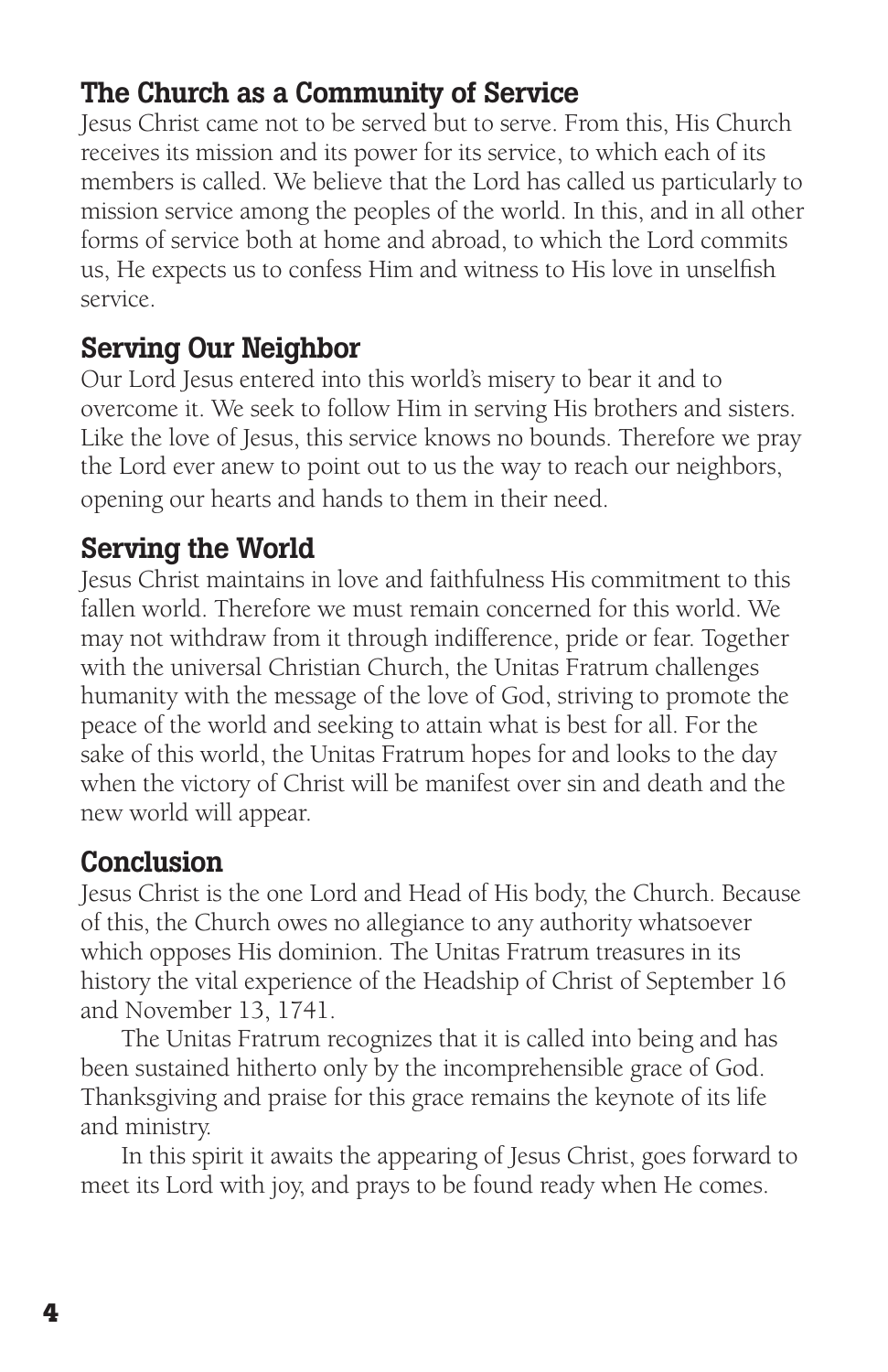## *Essential Features of the Unity*

#### Chapter I • The Unitas Fratrum and Its Congregations

The Unitas Fratrum was called into being by God as a Church, which stresses fellowship. After its apparent destruction in the land of its origin, it was renewed in Herrnhut, Germany.

We recognize that it is the Lord's will to confront and call to Himself each individual through His Spirit, and that formal membership in a congregation is for no one a substitute for a personal encounter with the Savior, nor does it relieve any from making a personal decision to accept Him. We learn from the Scriptures however that it has pleased God to make the Church the place where God's fellowship with men and women becomes a reality. A living Church is the clearest witness for its Lord to the world.

A Church is and remains a living one when it:

- ❖ is attentive to God's Word;
- ❖ confesses its sins and accepts forgiveness for them;
- ❖ seeks and maintains fellowship with its Lord and Redeemer by means of the Sacraments;
- ❖ places its whole life under His rule and daily leading;
- ❖ ministers to its neighbor and seeks fellowship with all who confess Christ;
- ❖ proclaims to the world the tidings concerning the Savior;
- ❖ awaits wholeheartedly the coming of its Lord as King.

Within each congregation, the various groups may become aware of, and participate in, the special gifts and tasks, which can be drawn from the pattern of Jesus' life on earth.

Such congregations are "living stones" out of which the Lord will build His Church on earth. Wherever such congregations exist in the various parts of the Unitas Fratrum they form a living Church—a member of the body of Christ on earth.

Communicant members of the Unitas Fratrum are those who have been received in one of the following ways:

- ❖ baptized and received into communicant membership by confirmation;
- ❖ received by adult baptism;
- ❖ received from other Christian churches by Letter of Transfer and by the Right Hand of Fellowship;
- ❖ received by reaffirmation of faith.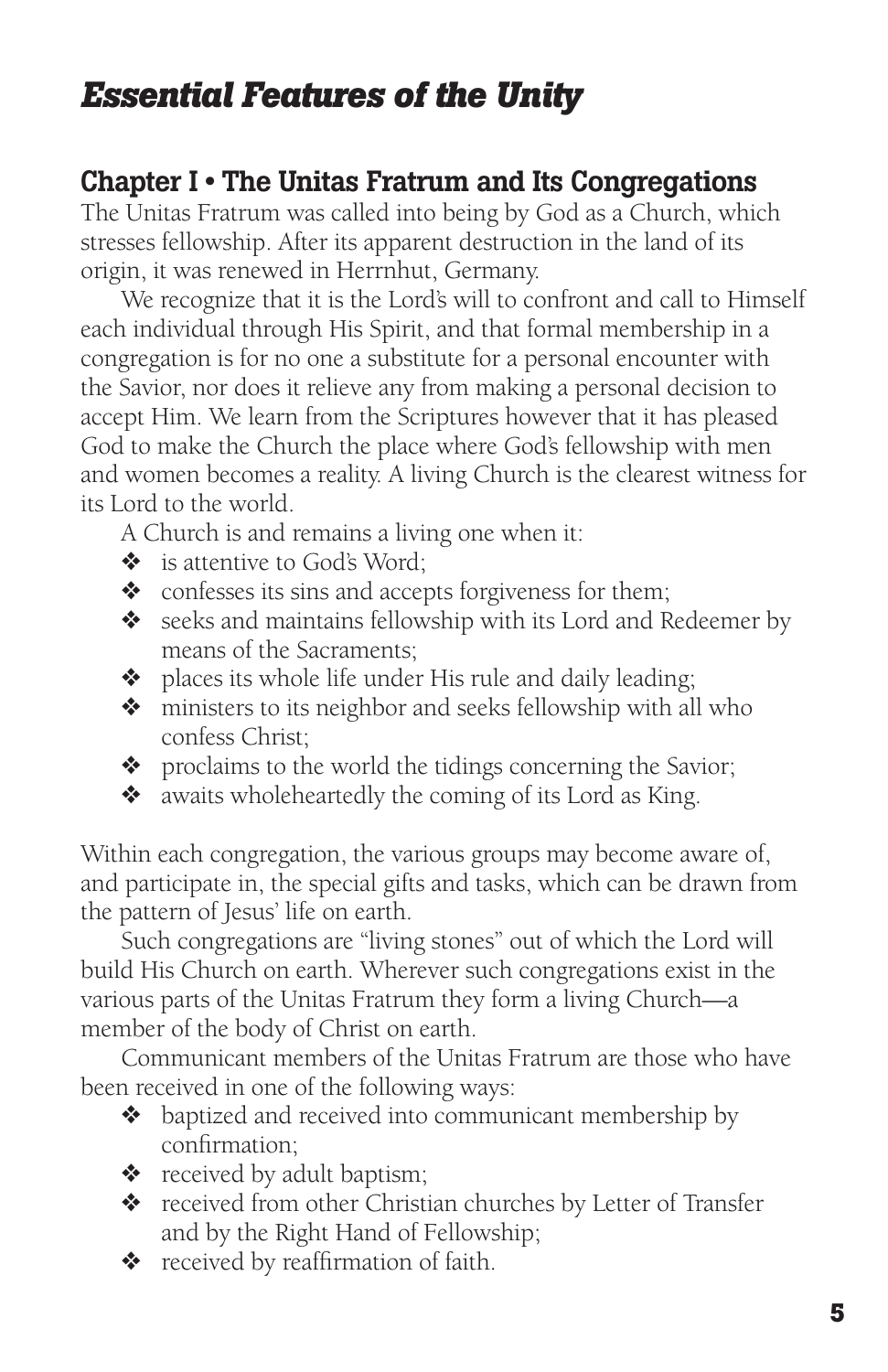## Chapter II • The Vocation of the Unitas Fratrum

The Unitas Fratrum lives by the gifts which the Lord has given His Church on earth: His Word and the Sacraments of baptism and Holy Communion. Its vocation is to proclaim His Word to its congregations and to the world and to administer the Sacraments aright.

The Unitas Fratrum considers it to be its mission to emphasize especially the following truths from the fullness of the Word of God:

- ❖ the word of the Cross as the testimony of the Lord who was crucified for us and who rose again (1 Cor.1:18, 30);
- ❖ the word of reconciliation as God making peace with His whole creation (1 John 2:2);
- ❖ the word of personal union with the Savior as the vitalizing and molding power of the believer's life (John 15:5);
- ❖ the word of love between one another as the fellowship of members, brought about by Jesus Christ, the Head of His Church (Eph. 4:15,16).

Baptism into the death of Jesus is administered in the name of the Father and of the Son and of the Holy Spirit in the presence of the congregation. Customarily in the Unitas Fratrum, children are baptized and later received by confirmation into the communicant membership.

In the celebration of the Lord's Supper, the congregations of the Unitas Fratrum have the assurance of being united with their Lord, enjoy the fruits of His sufferings and death for the forgiveness of sins, unite with each other anew as members of His body, and rejoice in the hope of His return in glory.

From its beginning the Unitas Fratrum has emphasized fellowship among its members. It recognizes its calling to preserve this gift both by united adoration, self humiliation and intercession, and by ordering its life and service:

- ❖ as a fellowship within the congregation and with the Unitas Fratrum;
- ❖ as a fellowship with the Universal Church of Christ on earth;
- ❖ as a fellowship with the Church triumphant before the Throne.

As a fellowship of the redeemed, it extols the Lamb with joyful song. As a fellowship looking to the future, it proclaims to the world the victory of Him who is to come. In the liturgical form of its services the Unitas Fratrum gives expression to its union with the whole Church of Christ on earth, and, as a living fellowship, it will create ever-new forms within the framework of its own tradition.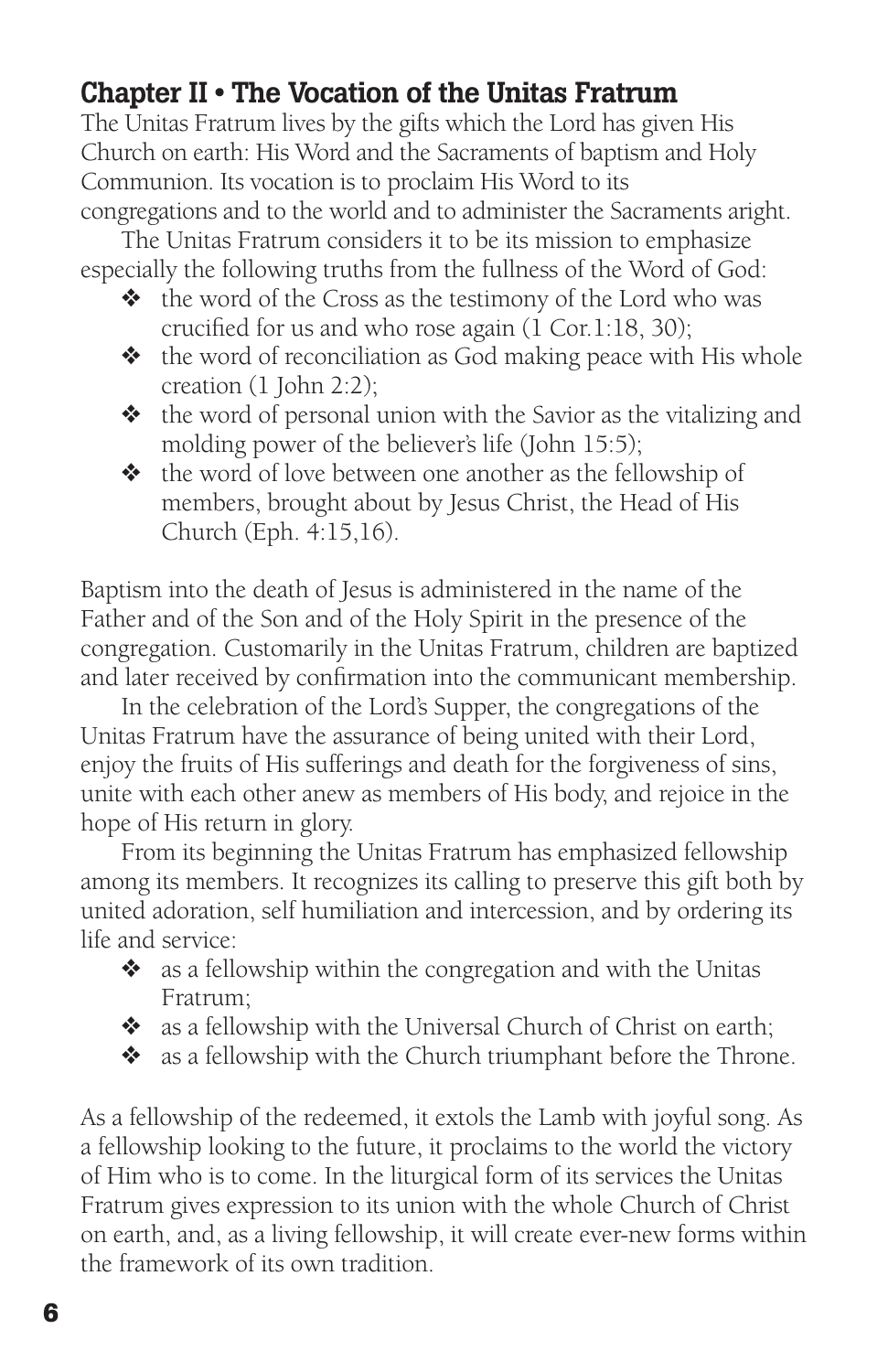In this fellowship the Unitas Fratrum has received a new and transformed congregation life:

- ❖ in which Jesus Christ is Lord of every phase of life;
- ❖ in which we live no longer unto ourselves, but unto Him who died for us and rose again;
- ❖ in which we rejoice in the hope of His glorious return;
- ❖ in which the congregation and its members are willing to share the sufferings of Christ.

We recognize our responsibility to the civil authorities in so far as human law does not contradict the "government of the Savior".

The life in the congregations of the Unitas Fratrum is not the fruit of its own piety but of the love of Christ, which constrains those who are His to love one another.

The new life of the congregation is nourished by the cure and care of souls and the exercise of congregation discipline.

Though the cure and care of souls is the special task of ministers and their fellow-laborers, every member who has experienced the saving love of the Redeemer is called to undertake this service.

In Church discipline, the sins and errors of the individual are considered and borne as the burden of the whole congregation. The congregation stands beside the erring one under the judgment of the Cross, ever mindful of its own need of forgiveness and brings the fault before the only One who can redeem us from our guilt.

Church discipline is exercised in the confident faith that it is not the Lord's will that a single member should be lost, nor that the clear witness of the congregation should be hindered. This discipline is especially necessary when by word or deed the Gospel is falsified and the Lord denied. Therefore, the main object of church discipline is the prevention of offences and not the punishment of the individual.

In the exercise of corrective discipline, the following aspects are recognized:

- ❖ admonition by the minister, either alone or in fellowship with other members (church council, elders etc.) in private, in a spirit of love;
- ❖ further admonition with temporary suspension from the fellowship of the congregation as it is visibly expressed in certain privileges;
- ❖ exclusion from the membership of the congregation;
- ❖ persons who are excluded shall be welcomed back into the membership of the congregation after a profession of repentance on their part. **7**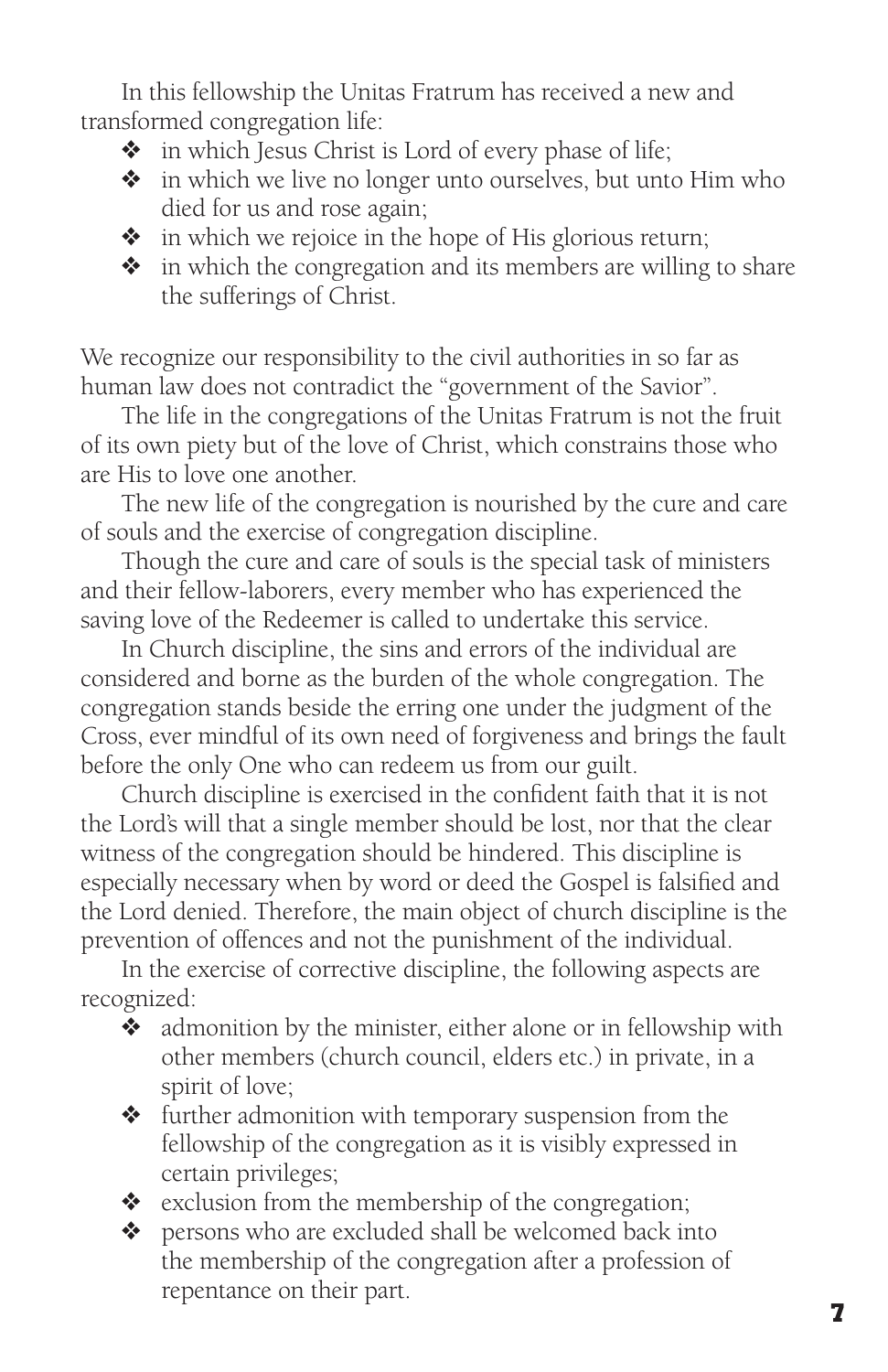The Unitas Fratrum recognizes the priesthood of all believers but also has specially appointed ministers who receive commission and authority for their service from the hands of Jesus Christ, whom the Church acknowledges as its Chief Elder. All members may gladly and confidently carry on their work in and for the congregation and, by their devotion and faithfulness, all can render service to the whole Church.

At the same time, the Unitas Fratrum gratefully acknowledges the gift of the offices of the ministry, which it has received from the Lord. It recognizes and confesses that in reality it is its Lord and Head Jesus Christ, Who calls and ordains, whether in the case of the reception as an acolyte or the ordination to the office of Deacon, or the consecration as a Presbyter or Bishop.

The same is true for the brothers and sisters who are called or elected to service in any official capacity. They can render their service well only through the grace of their Chief Elder.

#### Chapter III • The Witness of the Unitas Fratrum

The Unitas Fratrum is committed to the unity of the children of God as a reality created by God in Jesus Christ. This unity has been granted and preserved within it as a Church formed out of various peoples, languages and denominations. Its very life, therefore, is to be of service to the Church Universal.

The Unitas Fratrum is committed to the victory of the Lamb of God that was slain as the hope of the world. It accepts as its central commission the proclamation of this message in every place where the Lord Himself opens the door.

The Unitas Fratrum acknowledges its vocation to service in the homelands:

- ❖ to bring the Gospel to those who are far from God;
- ❖ to serve the youth by means of schools, camps and other agencies;
- ❖ to serve in caring for the sick, for the aged and for those in special homes;
- ❖ and to serve by means of the printed word especially the Daily Texts of the Moravian Church.

The Unitas Fratrum experiences in its missionary enterprise active help from wide circles throughout all evangelical Christendom through prayer, gifts and individuals ready to serve. In this way also the unity of the children of God becomes visible.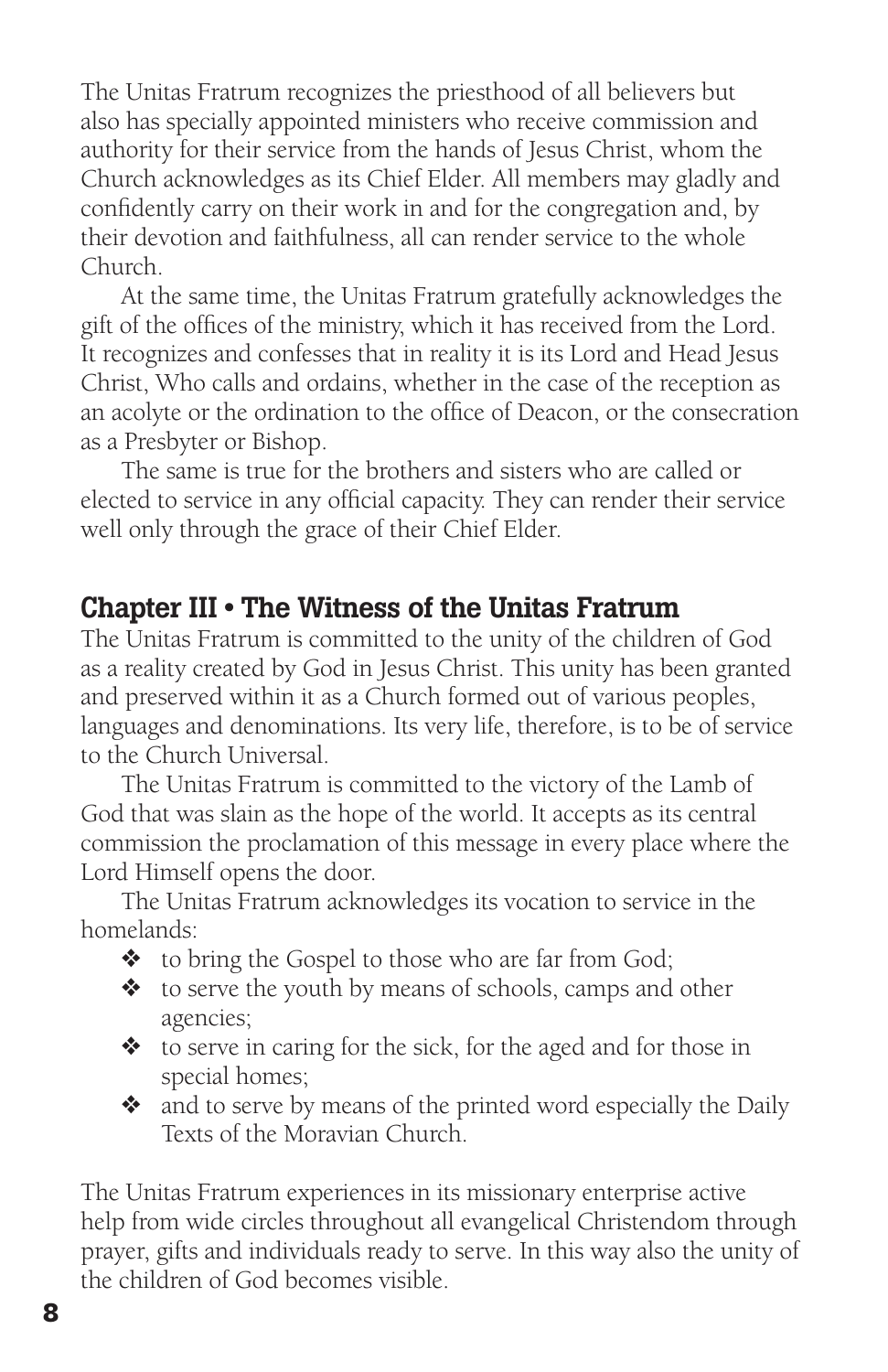The Unitas Fratrum appreciates the inestimable value of each human being for whom Jesus Christ gave His life and counts no sacrifice too great to "win souls for the Lamb."

The Unitas Fratrum recognizes that its members are united by their Lord in congregations, and are called to be pilgrims and messengers to carry the Gospel to all mankind and into all human relationships. The "first fruits" of their witness are the pledge of the whole harvest.

The Unitas Fratrum recognizes its duty to grant the young churches full freedom concerning the future. God's Spirit must and will show them whether to remain a part of the Unitas Fratrum as a Province of the Unity, or to become a self-dependent church, or to unite with some other indigenous church or church group.

The Unitas Fratrum looks beyond this earthly witness of the Church to the great consummation when the Lord will "draw all people unto Himself" and His Kingdom be fully established.

**"Our Lamb has conquered. Let us follow Him."** 

is the motto of the Unity.